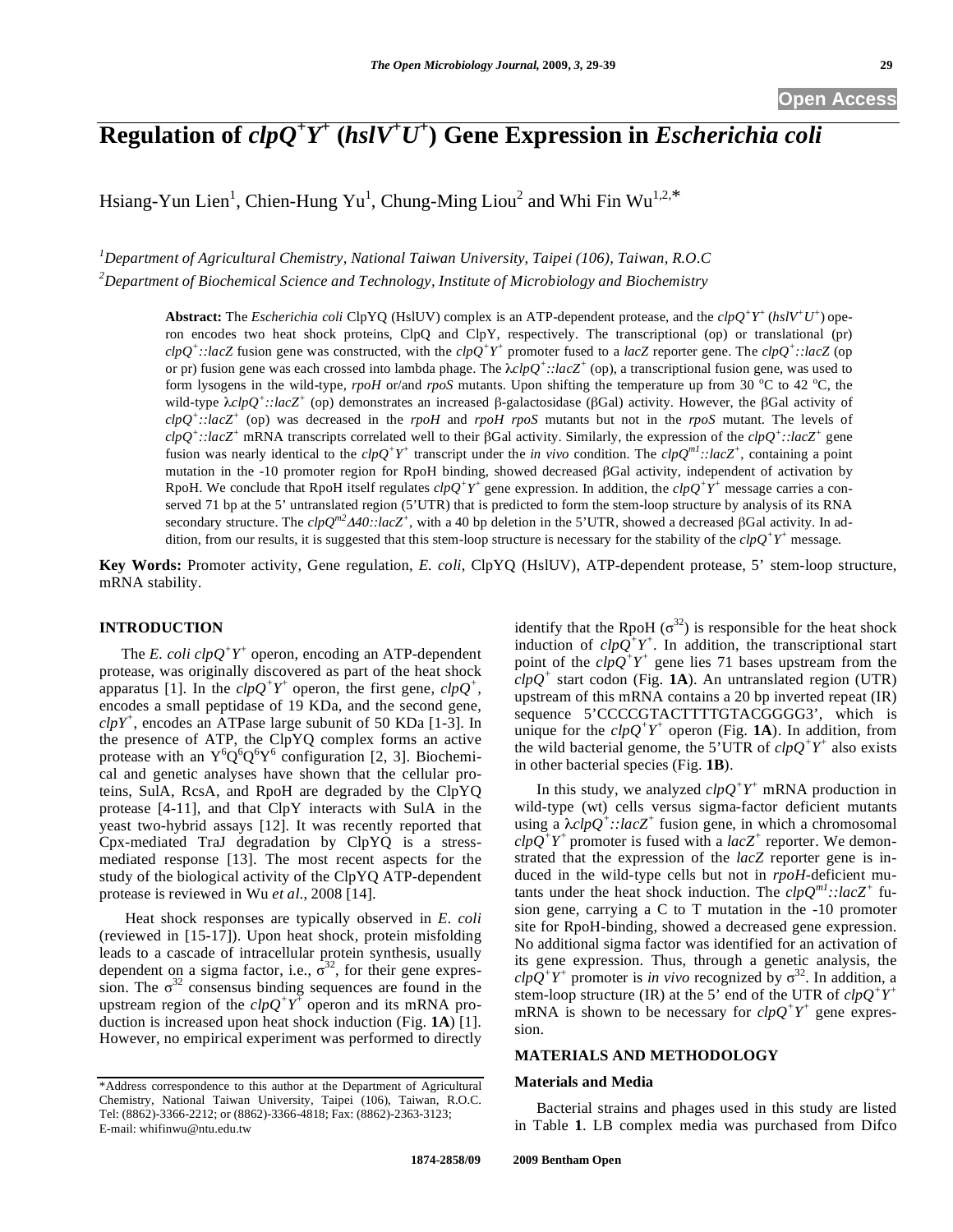Serratia sp.





5'-CTCCGTACTGTTTTTTAACAGGCAGTACGGGGACTCATTCAGTCTGCAACGAGGGTCTGCTCGTG-3' Y. pestis. Erwinia sp. 5'---GCCCCACACTGACGTGTGGGGCCGT-------CTTTTTGACTGTAACAAGGGGTCTGCCCGTG-3'

5'---- GCCCCGTACCGCGTGCGGGGCCTGT---ATTCTGCATTTGTAACCAAGGGGTCTGCTCGTG-3' Citrobacter sp.

5'-CCTCGTAGTGTCTGCGCAAGCAGATACTGCGAGGGCTTCTTTCCGTCTTCAACGAGGGTCTGCTCGTG-3'

Fig. (1). (A) Nucleotide sequences of the promoter region of the  $clpQ^+Y^+$  operon [1]. The transcriptional start site is shown by arrows. The consensus -10 and -35 sequences recognized by  $\sigma^{32}$  are underlined. The SD region and the start codon GTG of  $clpQ^+Y^+$  are as specified. The  $\text{clpQ}^{ml}$  carries a C to T nucleotide substitution in the region of the RpoH -10 promoter element. The dotted line indicates the deletion of 40 bps in the leader sequence in front of the translational start codon in the  $clpQ^{m2}A40$ :: $lacZ^+$  fusion gene. (**B**) The conserved regions of sequences from the 5'UTR of the *clpQ+Y+* genes were aligned among the different bacterial species. The bacteria are present mainly in the *Enterobacteriaceae* family, i.e. *Escherichia coli*, *Shigella flexneri*, *Salmonella enterica subsp.* Enteritidis, *Klebsiella pneumonia, Enterobacter sp., Serratia proteamaculans, Yersinia pestis, Erwinia tasmaniensis* and *Citrobacter koseri.* The sequence that forms a hairpin structure is underlined and the IR sequence is highlighted. The Shine-Darlgarno sequence is boxed and the translational start site is in bold.

and the bacteria were grown in LB broth, with an addition of the appropriate antibiotics as required. Supplements were added as the following final concentrations when needed: 100 μg ampicillin (Ap) ml<sup>-1</sup>; 40 mg X-gal ml<sup>-1</sup>. The Taq DNA polymerase, restriction endonucleases, and other enzymes were obtained from Takara, New England BioLabs and Biolab (Taipei). Chemicals were obtained from Sigma or Wako.

## **P1 Transduction and Other General Methods**

P1*vir*, λ derivative phages, and transduction were prepared as described by Silhavy *et al*. [23]. Mutant strains were constructed by P1 transduction by procedures as described by Miller [24]. For plasmid constructions, *E. coli* XL-1 blue competent cells were used. Plasmid transformations were performed as described by Chung *et al*. [25]. Plasmid purification was performed according to the instructions of manufacturers (Viogene).

## **Primers, Construction of Plasmids and DNA Sequencing**

The forward (F) and reverse (R) primers used in this study were listed below with the restriction enzyme site underlined and the substituted nucleotides bold. F1: 5'-CG GAATTCCCGGGGGTTGAAA-3', F2: 5'-CCGGAATTC AGCCGTACCAGGATCTGCTGCAAACTCCTG-3', F3: 5'- CCGAATTCCCGGGGGTTGAAACCCTCAAAATCCC-CC**T**CATCTATAATTGCATTATGCCCCGTA-3', F4: 5'-CC ATCTATAATTGCATTATGCCAAGGGGTCAGCT-3', F5: 5'-GGGGTACCCATCTATAATTGCATTATGCCC-3', F6: 5'-GGGGTACCTTTGTACTCTGTATTCGTAAC-3', the F7: 5'-GGGGTACCCCAAGGGGTCAGCTCGTGACAA-3', F8: 5'-GGGGTACCCATCTATAATTGCATTATGCCCCGTA CTTTT**TTTTTTTT**TTTGTACTCTGTATTCGTAACCAA GGGGTCAG-3', F9: 5'-GGGGTACCCATCTATAATTGC ATTATGGGGGCATGTTTTCATGCCCCTTTGTACTCTG TATTCGTAACCAAGGGGTCAG-3', R1: 5'-GCGGGATCC ACATGGCCGTTACGGC-3', R2:5'-CATAATGCAATTAT AGATGG-3', R3: 5'-CGCGGATCCGCATCCGCAGTACC GCCCGCAAAG-3'. R4: 5'-CCCAAGCTTTTACGCTTTGT AGCTTAATT-3'. All the plasmids, used in this study, were listed in Table 2. Plasmids pSY1  $[clpQ^+Y^+$  promoter (141) bps)- $lacZ^+$ , in pRS415], pSY2  $[clpQ^+Y^+$  promoter (141 bps)*lacZ*<sup>'</sup> in pRS414], pSY3  $[clpQ^+Y^+$  promoter (478 bps) $lacZ^+$ , in pRS415] and pSY4  $\left[\overline{clp}Q^+Y^+\right]$  promoter (478 bps)-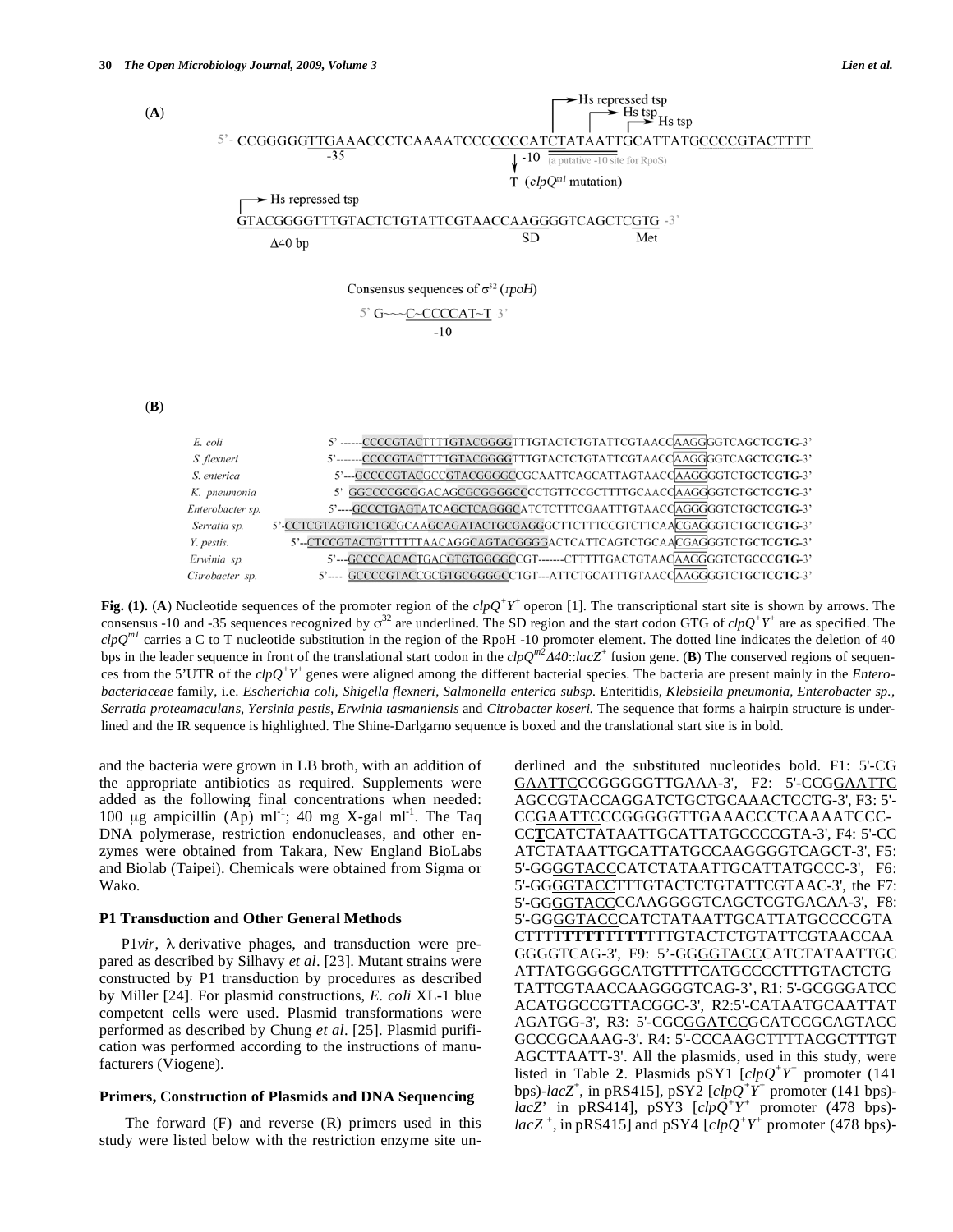| Table 1. | The E. coli Strains and Phages Used in this Study |  |
|----------|---------------------------------------------------|--|
|----------|---------------------------------------------------|--|

| <b>Strains or Phages</b>                                    | <b>Description</b>                                                         | <b>References or Derivation</b> |  |  |  |
|-------------------------------------------------------------|----------------------------------------------------------------------------|---------------------------------|--|--|--|
| <b>Strains</b>                                              |                                                                            |                                 |  |  |  |
| MC4100                                                      | F araD139 $\Delta$ (argF-lac)U169 rpsL150 relA1 fibB5301 deoC1 ptsF25 rbsR | [18]                            |  |  |  |
| KY1429                                                      | $MC4100$ $rpoH6(Am)$ $zhf-50$ ::Tn10                                       | $[19]$                          |  |  |  |
| <b>RH90</b>                                                 | MC4100 rpoS-359::Tn10                                                      | $[20]$                          |  |  |  |
| SM25                                                        | MC4100 rpoH rpoS                                                           | $[21]$                          |  |  |  |
| HY20001                                                     | MC4100 $\lambda clpQ^{\dagger}$ ::lacZ <sup>+</sup> (op-141 bps)           | This work                       |  |  |  |
| HY20002                                                     | MC4100 $\lambda clpQ^{\dagger}$ ::'lacZ (pr-141 bps)                       | This work                       |  |  |  |
| HY20003                                                     | MC4100 $\lambda clpQ^{\dagger}$ ::lacZ <sup>+</sup> (op-478 bps)           | This work                       |  |  |  |
| HY20004                                                     | MC4100 $\lambda clpQ^{\dagger}$ ::'lacZ (pr-478 bps)                       | This work                       |  |  |  |
| HY20005                                                     | rpoS $\lambda c l p Q^+$ ::lacZ <sup>+</sup> (op-141 bps)                  | This work                       |  |  |  |
| HY20006                                                     | rpoH $\lambda c l p Q^{\dagger}$ ::lacZ <sup>+</sup> (op-141 bps)          | This work                       |  |  |  |
| HY20007                                                     | rpoH rpoS $\lambda c l p Q^{\dagger}$ ::lacZ <sup>+</sup> (op-141 bps)     | This work                       |  |  |  |
| HY20017                                                     | rpoH $\lambda$ clpQ::'lacZ(pr-141 bps)                                     | This work                       |  |  |  |
| HY20019                                                     | MC4100 $\lambda c l p Q^{m2} \Delta 40$ ::lacZ <sup>+</sup> (op)           | This work                       |  |  |  |
| HY20020                                                     | MC4100 $\lambda clpQ^{ml}$ ::lacZ <sup>+</sup> (op-141 bps)                | This work                       |  |  |  |
| HY20021                                                     | rpoH $\lambda c l p Q^{ml}$ ::lacZ <sup>+</sup> (op-141 bps)               | This work                       |  |  |  |
| HY20022                                                     | MC4100 $\lambda clpQ^{ml}$ ::'lacZ (pr-141 bps)                            | This work                       |  |  |  |
| HY20023                                                     | rpoH $\lambda clpQ^{ml}$ ::'lacZ(pr-141 bps)                               | This work                       |  |  |  |
| AC3112                                                      | $lon$ $clpQY$ $cpsB::lacZ$                                                 | $[10]$                          |  |  |  |
| Phages                                                      |                                                                            |                                 |  |  |  |
| $\lambda$ RS45 phage ( $\Phi$ )                             | imm21 ind <sup>+</sup> bla'-lac $Z^{c}$                                    | $[22]$                          |  |  |  |
| $\lambda c l p Q^{\dagger}$ : $lacZ^{\dagger}$ (op-141 bps) | carrying $clpQ^+Y^+$ promoter (141 bps) with $lacZ^+$                      | This work                       |  |  |  |
| $\lambda c l p Q^{\dagger}$ ::' $l acZ$ (pr-141bps)         | carrying $clpQ^+Y^+$ promoter (141 bps) with 'lacZ                         | This work                       |  |  |  |
| $\lambda c l p Q^{\dagger}$ ::lacZ <sup>+</sup> (op-478 bp) | carrying $clpQ^+Y^+$ promoter (478 bps) with $lacZ^+$                      | This work                       |  |  |  |
| $\lambda clpQ^{\dagger}$ ::'lacZ (pr-478)                   | carrying $clpQ^+Y^+$ promoter (478 bps) with 'lacZ                         | This work                       |  |  |  |
| $\lambda clpQ^{ml}$ ::lacZ <sup>+</sup> (op-141)            | carrying a $C$ to $T$ mutation in -10 promoter (op)                        | This work                       |  |  |  |
| $\lambda clpQ^{ml}::'lacZ$ (pr-141)                         | carrying a C to T mutation in $-10$ promoter (pr)                          | This work                       |  |  |  |
| $\lambda c l p Q^{ml} \Delta 40 :: lacZ^{+}$ (op)           | carrying a 40 bp internal deletion in the 5'UTR (op)                       | This work                       |  |  |  |

*lacZ'*, in pRS414] were constructed as follows. The plasmid, pWPC80 [9], was used as a template for an amplification of a promoter region of  $\text{clp}Q^+Y^+$ . The PCR was used to amplify the genes surrounding the upstream region, including the  $\frac{c}{pQ^+Y^+}$  promoter, the Shine-Dalgarno (SD) site, and the first thirteen amino acids of  $clpQ^+$ , and the resulting DNA fragment was fused in-frame to *lacZ'* in pRS414 [22], a translational *lacZ'* fusion (pr) plasmid [22]; this upstream region was also cloned separately in front of *lacZ<sup>+</sup>* in pRS415 plasmid with a transcriptional  $lacZ^+$  fusion (op). Two sets of primers were used. Set 1: F1 and R1. Set 2: F2, R1. The PCR

conditions were performed according to the manufacturer's instructions, and then the PCR products were purified with Viogene Gel-M kits. Both pRS414 and pRS415 plasmids were cut with *Eco*RI and *Bam*HI and ligated with the DNA fragments treated with the same restriction enzymes. The resulting ligated mixtures were then transformed into the *E. coli*XL-1 blue, and the transformants were selected on ampicillin agar plates. Plasmids isolated from colonies grown on the selective media were subjected to restriction enzyme analysis, followed by DNA sequencing. To construct  $\frac{clpQ^{ml}::lacZ^{+}}{l}$ , with a C to T mutation, a set of primers was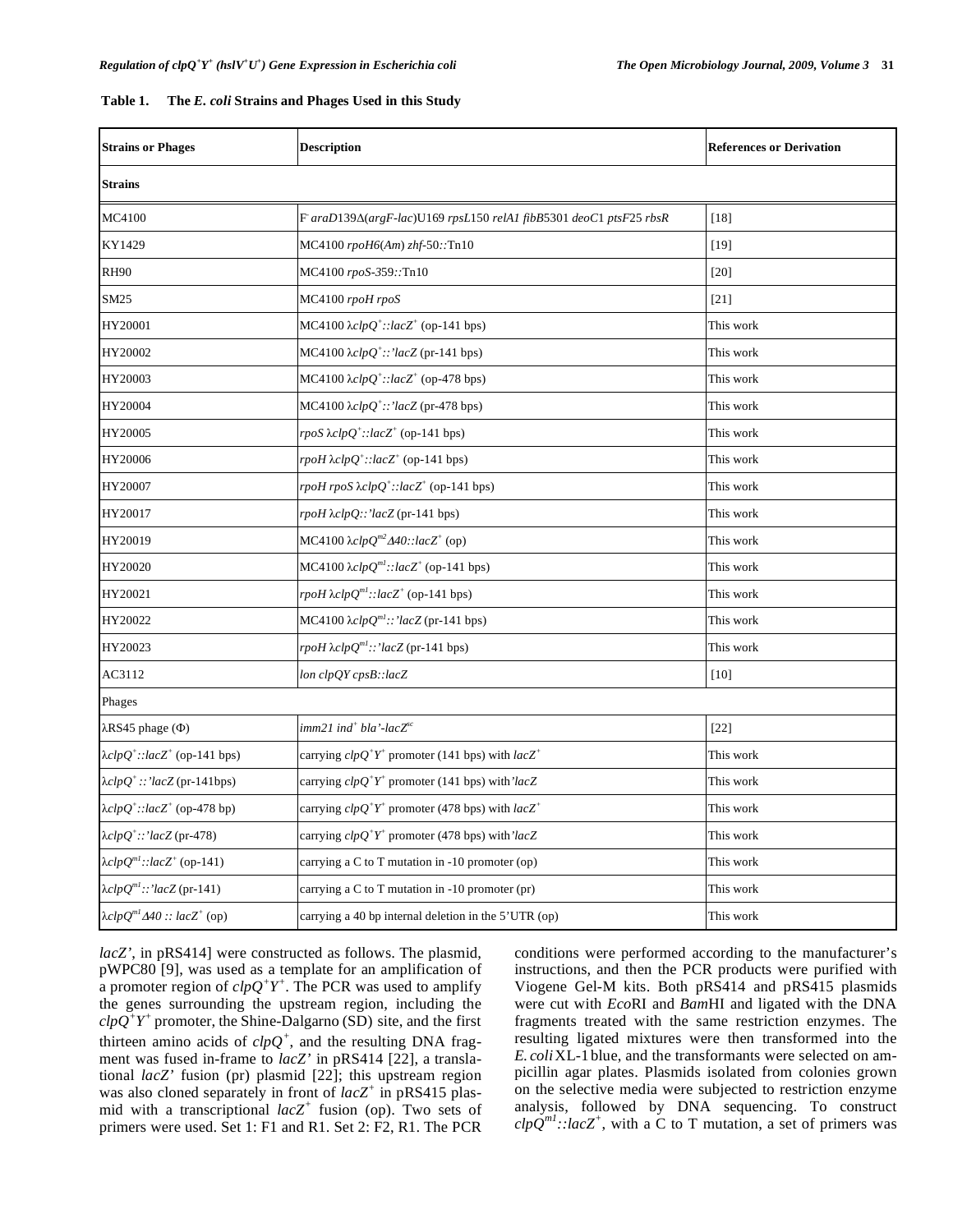| <b>Plasmids</b>  | <b>Description</b>                                         | <b>References</b> |
|------------------|------------------------------------------------------------|-------------------|
| pRS415           | bal-T14-EcoRI-SmaI-BamHI-lacZ <sup>+</sup>                 | $[22]$            |
| pRS414           | bal-Tl <sub>4</sub> - EcoRI-SmaI-BamHI lacZ'               | $[22]$            |
| pWPC80           | $p$ ACYC184 with $clpQ^+Y^+$ and its surrouding sequences  | [9]               |
| pWF1             | $p$ ACYC184(Tet <sup>r</sup> )- $clpQ^+clpY^+$             | [9]               |
| pSY1             | $clpQ^+Y^+$ promoter (141 bps)-lacZ <sup>+</sup> in pRS415 | This work         |
| pSY <sub>2</sub> | $clpQ^+Y^+$ promoter (141 bps)-lacZ' in pRS414             | This work         |
| pSY3             | $clpQ^+Y^+$ promoter (478 bps)-lacZ <sup>+</sup> in pRS415 | This work         |
| pSY4             | $clpQ^+Y^+$ promoter (478 bps)-lacZ' in pRS414             | This work         |
| pSY5             | $clpQm1$ ::lacZ <sup>+</sup> in pRS415                     | This work         |
| pSY6             | $clpQm1$ ::lacZ' in pRS414                                 | This work         |
| pSY7             | pRS415- $clpQ^{m2}$ $\Delta 40$ ::lacZ <sup>+</sup>        | This work         |
| pSY8             | $pRS414-clpQm2Δ40::lacZ$                                   | This work         |
| pBAD33           | ori (pACYC184, Cm <sup>r</sup> ) araC P <sub>BAD</sub>     | $[26]$            |
| pSY9             | $pBAD33$ - $clpQ^+$                                        | This work         |
| pSY10            | $pBAD33-AlR-clpQ^+$                                        | This work         |
| pSY11            | $pBAD33-AL-clpQ^+$                                         | This work         |
| pSY12            | $pBAD33-(S-IR)-clpQ^+$                                     | This work         |
| pSY13            | $pBAD33-(R-IR)-clpQ^+$                                     | This work         |
| pBAD24           | ori (pBR322, Amp <sup>r</sup> ) araC P <sub>BAD</sub>      | $[26]$            |
| pSY14            | $pBAD24$ - $clpY^+$                                        | This work         |

used as follows: F3 and R1. Similar procedures as described above were used to clone the PCR fragment carrying *clpQm1* upstream of *lacZ*. Two resulting plasmids, *clpQm1::lacZ+* in pRS415 and *clpQm1:: lacZ'* in pRS414, were designated pSY5 and pSY6, respectively. Several PCR steps were then used to construct a  $clpQ^{m2}A40$ :  $lacZ^{+}$ , with a 40 bp deletion in the internal region of UTR upstream of the fusion gene. To construct a *clpQm240* mutation, a two-step PCR was used to amplify the  $clpQ^+$  promoter and its adjacent region. The upstream region primers were F2 and R2. The downstream primers were F4 and R3. Two overlapping PCR fragments were then used as the template and were amplified by the primers of F2 and R3. The resulting DNA fragment with a 40 bp deletion within the leader sequences (as shown in Fig. **1A**) was cloned into pRS415 and pRS414 at *Eco*RI-*Bam*HI sites, and the resulting plasmids were designated  $pRS415$ - $clpQ^{m2}$  $\Delta 40$ :: $lacZ^{+}$  ( $pSY7$ ) and  $pRS414$ - $clpQ^{m2}$  $\Delta 40$ :: *lacZ'* (pSY8), respectively.

Plasmids pBAD33- $clpQ^+$  (pSY9), pBAD33- $\Delta$ *IR-clp* $Q^+$ (pSY10) and pBAD33- $\Delta L$ -clpQ<sup>+</sup> (pSY11) were constructed as described below. Using the pWF1 [9] as the template, the various DNA fragments surrounding the upstream region of  $\text{clpQ}^+$  gene and the upstream region alone were separately PCR-amplified. The resulting DNA fragments were cloned

in series into the pBAD33 at the *Kpn*I-*Hin*dIII sites, and the cloned genes were all under the pBAD promoter control. Consequently, the plasmid pBAD33-*clpQ<sup>+</sup>*carries the upstream 71 nucleotides from the translational start site of  $\frac{clpQ^+}{clpQ^+}$  and  $\frac{clpQ^+}{clpQ^+}$  itself. The F5 and R4 primers were used. The plasmid pBAD33- $\triangle$ *R-clpQ<sup>+</sup>*, which contains 35 nucleotides upstream of the GTG initiative codon of *clpQ<sup>+</sup>* and  $\text{clpQ}^+$  itself under the pBAD promoter, was constructed, using F6 and R4 primers to amplify a DNA fragment of  $\triangle$ *IR* $clpQ^+$ . The plasmid pBAD33- $\Delta L$ - $clpQ^+$  was constructed, in which the 15 nucleotides upstream of the first GTG codon and *clpQ<sup>+</sup>* itself were under the pBAD promoter control. To generate  $\Delta L$ -*clpQ*<sup>+</sup>, F7 and R4 primers were used. In addition, the plasmid pBAD33- $(S-I\overline{R})$ -*clpQ*<sup>+</sup> (pSY12) was constructed, which carries the substituted T sequences at the 5' end of the UTR of  $clpQ^+$  (indicated with bold in the primer F8), using the F8 and R4 primers. Plasmid pBAD33-*(R-IR)*-  $\text{clpQ}^+$  (pSY13) carries the substituted nucleotides at the 5' end of UTR of  $\text{clpQ}^+$ , resulting in a newly introduced secondary structure. The F9 and the R4 primers were used for generating the DNA fragment of  $(R\text{-}IR)\text{-}clpQ^+$ . The plasmid  $\overrightarrow{p}$ BAD24-*clpY<sup>+</sup>* ( $\overrightarrow{p}$ SY14) was constructed as follows. Using the pWF1 as the template, the *clpY<sup>+</sup>* was amplified, and the resulting DNA fragment was cloned into the pBAD24 at the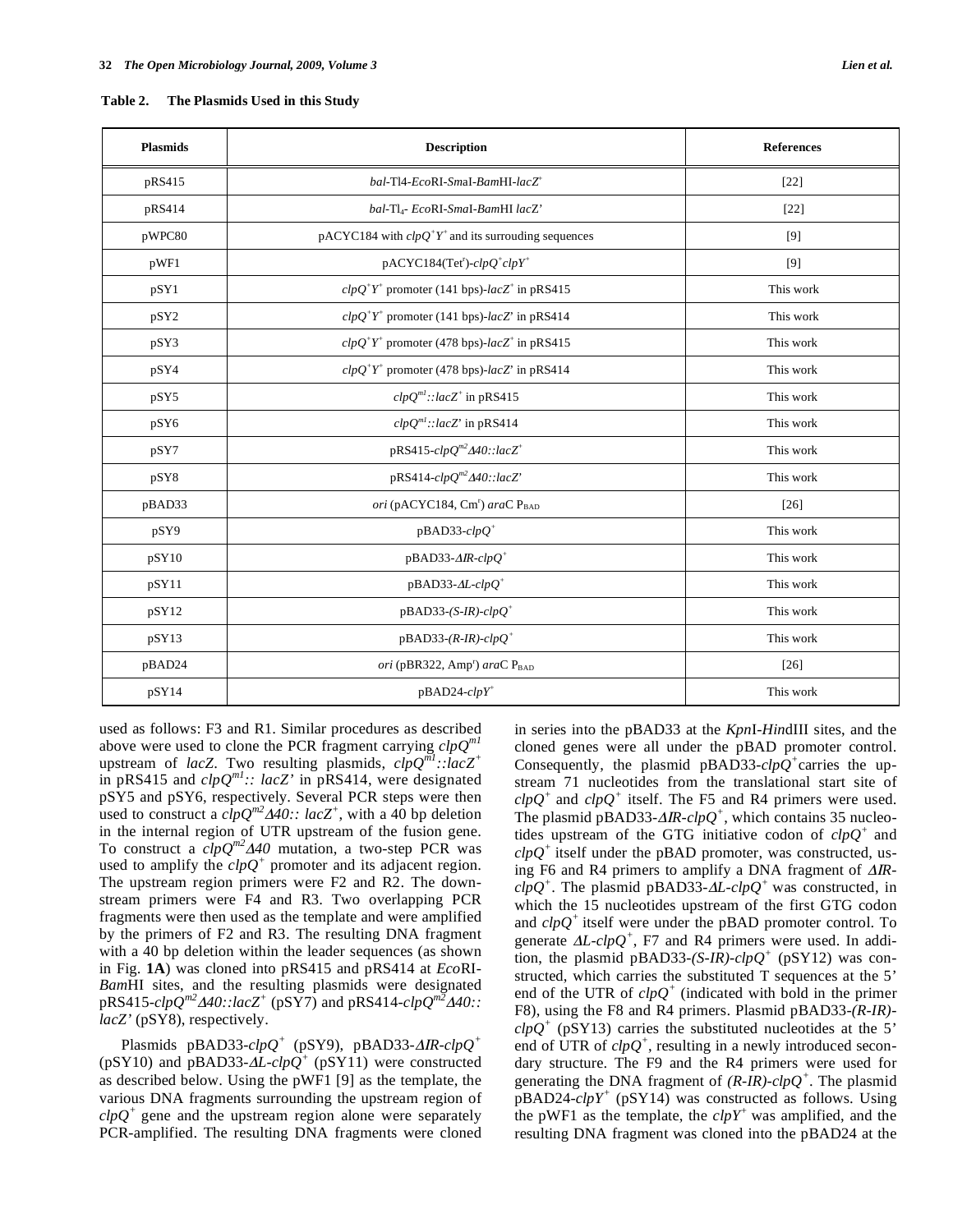*Eco*RI-*Hin*dIII cutting sites [10, 26]. All the constructed plasmids with the correct DNA insert were identified by restriction enzyme mapping as well by DNA sequencing.

## **Construction of** *clpQ::lacZ* **Fusion Gene**

Plasmids  $pSY1$  ( $clpQ^{\dagger}$ :*: lacZ*<sup>+</sup>, op-141),  $pSY2$  ( $clpQ^{\dagger}$ :*:lacZ*<sup>\*</sup>, pr-141), pSY3  $\left(\text{clpQ}^{\dagger}\right)$ *:: lacZ*<sup>+</sup>, op-478) and pSY4  $\left(\text{clpQ}^{\dagger}\right)$ *:: lacZ*<sup>\*</sup>, pr-478) were made. These four plasmids were transformed into the *E. coli* XL-1 blue, and the resultant transformants  $(Ap<sup>r</sup>)$  were selected on ampicillin plates. The transformant cells were then infected with the lambda derivative  $\lambda$ RS45 and selected for blue plaques on X-gal plates leading to *clpQ<sup>+</sup> ::lacZ<sup>+</sup>* transcriptional or *clpQ<sup>+</sup> ::'lacZ* translational fusion genes transferred into  $\lambda$ RS45 $\Phi$  [22]. The derivative  $\lambda$ RS45 $\overline{\Phi}$ *clpQ::lacZ<sup>+</sup>* (or  $\lambda$ *clpQ<sup>+</sup>::'lacZ*) fusion gene was made with different upstream length of the  $clpQ^+Y^+$  promoter. Each phage lysate was used to infect *E. coli* and the resultant single phage lysogen was selected. A single phage lysogen was identified by measurement of  $\beta$ Gal levels of five lysogens, and those with the lowest expression value were selected as the single lysogens.

## The  $\beta$  Gal Assays

The  $\beta$ Gal activities were assayed as described by Miller [24]. The cells were grown to log phase, and activity was measured by the  $\beta$ Gal assay. All of the  $\beta$ Gal activity was determined in triplicate for each assay. Each analysis was repeated at least three times.

#### **Northern Hybridization Assays**

The cells were grown in 5 ml of broth to exponential phase at 30 °C (OD<sub>600</sub> about 0.5). At each time point, total RNA was isolated by Qiagene RNeasy Mini kits. Equal amounts of total RNA (3 μg each) were separated under denaturing conditions in a 1% agarose-2.1 M formaldehyde-MOPS [morpholinopropane-sulfonic acid] gel, stained with ethidium bromide, and blotted onto nitrocellulose (Schleicher & Schuell) with 20X SSC. The DNA probes were labeled with DIG-dUTP by random priming (Roche). The DNA fragments used for probes were obtained by PCR amplification. The 401 bp DNA fragment corresponding the  $\overline{chqQ}^+$  structural gene was used as a probe for  $\overline{chqQ}^+$  mRNA, and a 723 bp DNA fragment containing a *lacZ<sup>+</sup>* gene was used as a probe for the  $clpQ^+$ ::lacZ<sup>+</sup> mRNA. The membrane was hybridized with the appropriate probe and washed. The signals were produced by an addition of the anti-DIG antibody with fluorescent alkaline phosphatase conjugate and CDP-star (NEB BioLabs) to the membrane and visualized by an exposure to an X-ray film.

## **The** *cpsB::lacZ* **Assays and the Western-blot Analysis for ClpQ**

Cells, AC3112 (*lon*, *clpQY*, *cpsB::lacZ*) [10] carrying plasmids pBAD33- $clpQ^+$ , pBAD33- $\triangle$ *R-* $clpQ^+$ , pBAD33- $\Delta L$ -*clpQ*<sup>+</sup>, pBAD33-*(S-IR)-clpQ*<sup>+</sup>, or pBAD33-*(R-IR)-clpQ*<sup>+</sup> in combination with pBAD24-*clpY<sup>+</sup>* plasmids were grown overnight on LB with ampicillin (50 μg/ml) and chloramphenicol (12.5  $\mu$ g/ml) with an addition of arabinose (0.5 %) to induce the  $P<sub>BAD</sub>$  promoter. The overnight cultures were inoculated 1:100 into fresh media with the above indicated

ingredients and were grown into log phase, and then half of the cells were immediately subjected to the  $\beta$ Gal assays for the *cpsB::lacZ* expression. The other half of the log cells were harvested and subjected to the western blot analysis. The polyclonal ClpQ antibody was used to detect the ClpQ protein, which was separately encoded by the above three plasmids pBAD33- $clp\hat{Q}^+$ , pBAD33- $\Delta IR$ - $clp\hat{Q}^+$  and pBAD33- $\Delta L$ -*clpQ*<sup>+</sup>. The procedure was adopted as described previously [12]. The western blots were developed by the enhanced chemiluminescence (Pierce).



**Fig. (2).** Expression of two sets of  $\lambda c/pQ^+$ ::lacZ gene fusion, in a transcriptional or a translational fusion type, with two different lengths of the  $clpQ^+$  promoter. The  $\beta$ Gal activities are represented as bars, from left to right, HY20001 (op-141 bp), HY20002 (pr-141 bp), HY20003 (op-478 bp) and HY20004 (pr-478 bp). The lysogens were cultivated on LB media to log phase at 30  $^{\circ}$ C, and the enzyme assays were performed in triplicate at least three times.

## **RESULTS**

# **The Expression of** *clpQ<sup>+</sup> ::lacZ* **Fusion Gene in RS45**

To monitor the expression of the  $clpQ^+Y^+$  genes in *E*. *coli*, two sets of  $clpQ^+$ ::lacZ fusion genes were made; in each one, the  $clpQ^+Y^+$  promoter is in front of *lacZ*. Both fused genes have the *lacZ* gene under the  $\text{clp}Q^+Y^+$  promoter control, but they carry the different length of the upstream sequence in either a transcriptional or a translational fusion type. After transferring these four *clpQ<sup>+</sup> ::lacZ* fusion gene into the  $\lambda$ RS45, the resulting phages,  $\lambda$ *clp*Q<sup>+</sup>::lacZ<sup>+</sup> (op-141) bp), *clpQ<sup>+</sup> ::'lacZ* (pr-141 bp), *clpQ<sup>+</sup> ::lacZ*<sup>+</sup> (op-478 bp), and  $\lambda$ *clpQ*<sup>+</sup>::'lacZ (pr-478 bp), were separately lysogenized into a *lacZ*-deficient strain (MC4100). These four newly lysogens were isolated, namely, HY20001, HY20002, HY20003 and HY20004, correspondingly. The  $\beta$ Gal activity was then measured for the each single phage lysogen. Despite the two different sizes of the  $\text{clp}Q^+Y^+$  promoter fragments (141 bps or 478 bps), the two lysogens in a transcriptional type (HY20001 and HY20003) had an almost equal  $\beta$ Gal activity of *lacZ* gene fusion (Fig. 2); similarly this was observed in a translational type (HY20002 and HY20004) (Fig. **2**). Thus, only one set of lysogens (the op and pr *lacZ* fusion gene with an identical length of the upstream  $\frac{c l p Q^+ Y^+}{ }$  promoter) would be used for the further analysis.

## **ClpQ<sup>+</sup> Y+ Promoter-Mediated Basal and Heat Shock-Induced Gene Expression Requires RpoH**

It was shown that  $clpQ^+Y^+$  promoter has the RpoH  $(\sigma^{32})$ binding site [1]. However, a putative -10 site for an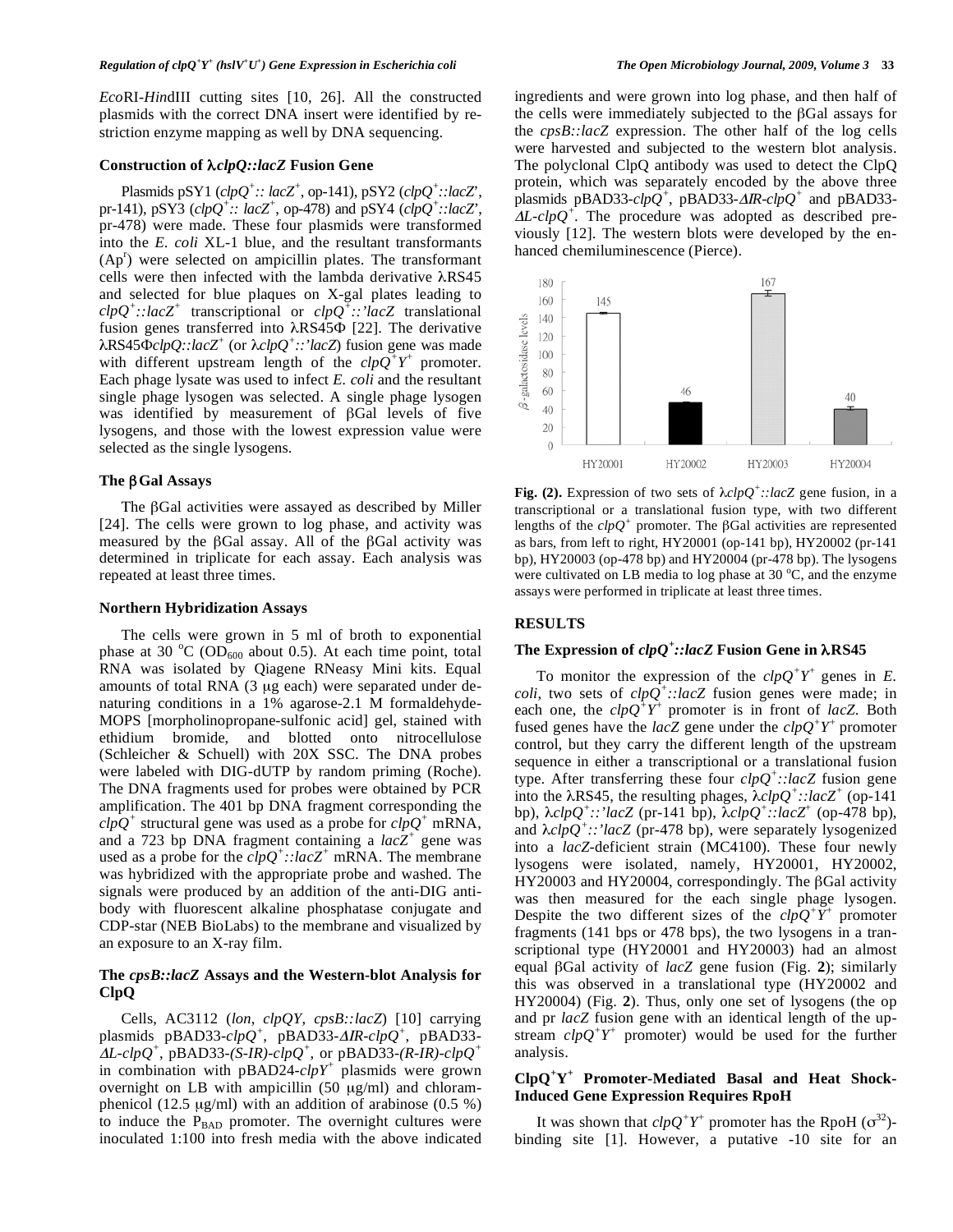$RpoS(\sigma^{38})$ -binding was partially overlapped with the similar RpoH recognition site (Fig. **1A**). Therefore, to further identify that RpoH and/or RpoS have effects on  $\text{clp}Q^+Y^+$  gene expression, the  $\lambda c l p Q^+$ ::lacZ<sup>+</sup> (op-141 bp) was lysogenized into the wild-type strain MC4100 [18], and mutant strains KY1429 (*rpoH*) [19], RH90 (*rpoS*) [20], and the double mutant SM25 (*rpoH rpoS*) [21]. The four resulting lysogens all carried  $\lambda c l p Q^+$ ::lacZ<sup>+</sup> (op-141 bp) as a prophage. The basal and heat induction of the  $clpQ^+$ ::lacZ<sup>+</sup> gene expression were measured among these four lysogens: HY20001 (the wildtype), HY20005 (*rpoS*), HY20006 (*rpoH*) and HY20007 (*rpoS rpoH*). HY20001 and HY20005 have identical Gal activity at 30 °C (Fig. 3). In contrast, HY20006 (*rpoH*) and HY20007 (*rpoS rpoH*) show a decreased βGal activity (Fig. **3**). At 42  $\,^{\circ}$ C, the wild-type HY20001 and the HY20005 (*rpoS*) mutant have increased Gal activity, whereas HY20006 (*rpoH*) and HY20007 (*rpoS rpoH*) maintain a basal expression (Fig. **3)**. Thus, RpoH, but not the RpoS, appears to control the  $clpQ^+$ ::lac $Z^+$  gene expression, and the  $\frac{c}{\mu}$ :*lacZ*<sup>+</sup> expression increases under the heat induction.



**Fig. (3).** Expressions of  $\lambda chqQ^+$ ::lacZ<sup>+</sup> in the wild-type and the various sigma- factor deficient strains. HY20001 (the wild-type), HY20005 (*rpoS*), HY20006 (*rpoH*) and HY20007 (*rpoH rpoS*) are as indicated at 30  $^{\circ}$ C or 42  $^{\circ}$ C. The lysogens were cultivated at 30  $^{\circ}$ C for the log growth and then shifted to 42  $^{\circ}$ C for 20 min C first for log growth and then shifted to  $42^{\circ}$ C for 20 min.

## The mRNA Transcripts of  $clpQ^+$ ::lacZ<sup>+</sup> and  $clpQ^+Y^+$  in **Wild-Type and RpoH/RpoS Mutants**

Northern blot analyses were used to demonstrate that the  $clpQ^+$ ::lacZ<sup>+</sup> mRNA expression is well correlated with its  $\beta$ Gal levels in the above bacterial strains. Total RNA was isolated from the wild-type cells (HY20001), *rpoS* (HY20005), *rpoH* (HY20006), and *rpoH rpoS* (HY20007) double mutants at 30 °C. Using a  $lacZ^+$  probe, significant RNA transcripts of  $clpQ^+$ ::lac $Z^+$  were observed in the wildtype and the *rpoS* mutant, whereas only a minor transcript was detected in the  $\sigma^{32}$ -deficient mutant, HY20006, and in the double mutant *rpoS rpoH*, HY20007 (Fig. **4A**). Similar results were observed using a  $clpQ^+$  probe to detect the  $\overline{ch}$   $Q^+Y^+$  mRNA production among the wild-type and the various sigma-factor deficient strains (Fig. **4B**).

## **Expression of**  $clpQ<sup>m1</sup>$ ::lacZ, with a C to T Mutation in the **-10 RpoH-biding Site**

To reversely show that a specific mutation at the promoter region of  $clpQ^+Y^+$  also has an effect on its gene expression, a C to T cis-mutation in the -10 promoter region was made in both pRS414- $clpQ<sup>m1</sup>$ ::lacZ<sup>'</sup> and pRS415- $\textit{clpQ}^{ml}$ ::lacZ<sup>+</sup> plasmids. The  $\textit{clpQ}^{ml}$  has a nucleotide substitution, 5'C~CCTCATCT3', in the -10 promoter region distinct from the consensus sequence for the RpoH-binding, 5'C~CCCCATCT3' (Fig. **1**). The two promoter mutant plasmids carrying *clpQm1::lacZ* (op or pr fusion) were separately transferred into  $\lambda$ RS45, and the resulting phages were designated  $\lambda chqQ^{ml}$ ::lacZ<sup>+</sup> (op) and  $\lambda chqQ^{ml}$ ::'lacZ (pr), respectively*.* These two phages were then lysogenized into the wild-type and the *rpoH* mutant, and the four resultant lysogens were HY20020 (op), HY20021 (op, *rpoH*), HY20022 (pr), and HY20023 (pr, *rpoH*). As a control, a lysogen that carries the wild-type  $\lambda clpQ::'lacZ$  (pr-141 bps) in the *rpoH* background was also made and named HY20017. The  $\beta$ Gal activity was then measured for all the single phage lysogens*.* As shown, the expression of  $clpQ<sup>m1</sup>$ :*:lacZ* (op or pr fusion) was decreased 1.7-fold as compared to that of the wild-type  $\lambda chpQ^+$ ::lacZ (Fig. 5) [compare HY 20020 to HY20001 (op) at 30 °C (Fig. 5A), and HY20022 to HY20002 (pr) at  $30^{\circ}$ C in (Fig. **5B**)]. As shown before, the wild-type  $clpQ^+$ ::lacZ (op or pr fusion) increased its expression at 42  $^{\circ}$ C [see HY20001 at 42  $^{\circ}$ C and at 30 °C (Fig.  $\overline{5A}$ ) and HY20002 at 42 °C and at 30 °C in (Fig. **5B**)]. But the gene fusion was not activated in the *rpoH* mutant (see HY20006 at  $30^{\circ}$ C and at  $42^{\circ}$ C and HY20017 at 30 °C and at 42 °C ). However,  $clpQ<sup>m1</sup>$ ::lacZ (op or pr fusion) was not highly induced at 42  $^{\circ}$ C [see HY20020 at 42  $^{\circ}$ C and at 30 °C (Fig.  $5A$ ) and HY20022 at 42 °C and at 30 °C (Fig. **5B**)]. In addition, in the *rpoH* mutant,  $clpQ^{ml}$ ::lacZ (op or pr fusion) was expressed at a basal or at a slightly lower level than its expression in the wild-type cells [(Fig. **5A**) and (Fig. **5B**), compare HY20021 to HY20020 and compare HY20023 to HY20022, at 30 °C or 42 °C]. Thus,  $clpQ^{ml}$ , carrying a C to T mutation, has a negative effect on the  $\frac{clpQ}{r}Y^+$  promoter



**Fig. (4).** Northern blots; the total RNA were probed with a DNA fragment of  $lacZ^+$  (**A**), or  $clpQ^+$  (**B**). The HY20001 (the wild-type), HY20005 (*rpoH*), HY20006 (*ropS*), and HY20007 (*rpoH rpoS*) mutants, each carrying  $\lambda c l p Q^+$ ::lacZ<sup>+</sup>, were hosts for the RNA isolation. Each lane contains 3 μg RNA for the analysis. The ethidium-bromide stained 16S rRNA was used for normalization of the gel loading.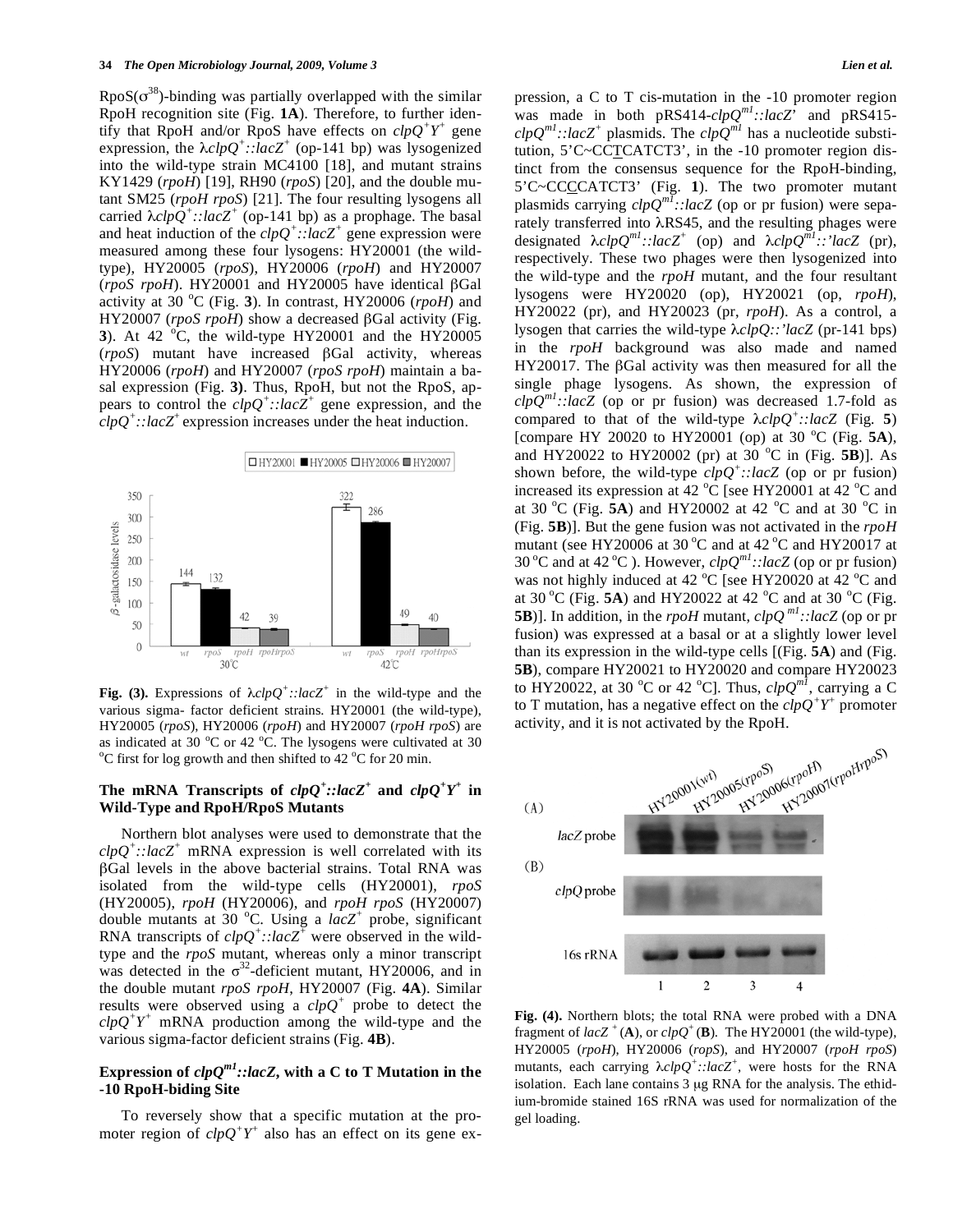

**Fig. (5).** Expression of the  $\lambda chpQ^+$ ::lacZ (op or pr fusion) and the  $\lambda chpQ^{ml}$ ::lacZ (op or pr fusion) in the wild-type or the *rpoH* mutant at 30 °C or 42 °C. (A) The  $\beta$ Gal activities of HY20001 (clpQ<sup>+</sup>::lacZ<sup>+</sup>, op), HY20006 (rpoH, clpQ<sup>+</sup>::lacZ<sup>+</sup>, op), HY20020 (clpQ<sup>m1</sup>::lacZ<sup>+</sup>, op), and HY20021 (*rpoH*, *clpQ<sup>m1</sup>*::*lacZ<sup>+</sup>*, op) are as indicated. (**B**) In contrast, the  $\beta$ Gal activities of HY20002 (*clpQ<sup>+</sup>::'lacZ*, pr), HY20017 (*rpoH*, *clpQ*<sup>+</sup>::'lacZ, pr), HY20022 (*clpQ<sup>m1</sup>::'lacZ*, pr) and HY20023 (*rpoH*, *clpQ<sup>m1</sup>::'lacZ*, pr) are also listed.



**Fig. (6).** (A) Expression of the  $\lambda chpQ^+$ ::lacZ<sup>+</sup> in HY20001 and expression of  $\lambda chpQ^{m2}A40$ ::lacZ<sup>+</sup>, with a 40 bp deletion in the internal leader sequences, in HY20019. (**B**) The northern blot of the mRNAs of these two fusion genes, using the 723 bp of  $lacZ^+$  as a probe.

## Expression of  $clpQ^{m2}A40$ ::lacZ<sup>+</sup>, with a Deletion of 40 bps **in the 5'UTR**

The first transcriptional start site of the  $clpQ^+Y^+$  operon was mapped 71 bp upstream from the translational start site. An UTR is present upstream from an initiation codon for the  $\frac{c}{p}Q^+Y^+$  operon. It was logically speculated that this UTR might have an effect on *clpQ<sup>+</sup> ::lacZ<sup>+</sup>* gene expression. To test this possibility, a  $clpQ^{m2}$   $\Delta 40bp$  mutation, with a 40 bp deletion of the internal region of the UTR, was constructed in the  $lacZ^+$  gene fusion [see (Fig. 1)]. This deletion mutant,  $\frac{clpQ^{m2}}{440::lacZ^+}$ , a transcriptional fusion type, was crossed into the  $\lambda$  phage, and the resulting phage  $\lambda$ RS45*clp*Q<sup>*m2*</sup> *40::lacZ<sup>+</sup>* (op) was lysogenized into the wild-type cells, MC4100. The newly formed lysogen, HY20019, displayed a significant decrease in  $\beta$ Gal activity, consistent with its mRNA production by northern blot analysis (Fig. **6**). In addition, the  $clpQ^{m2}$  $\Delta 40bp::'lacZ$  (pr) mutant in a protein fusion construct (pRS414) had much lower  $\beta$ Gal activity, and no blue plaques could be selected on the X-gal plates when crossed into the  $\lambda$  phage (data not shown).

## **Functional Activity of Inverted Repeat Sequence in the 5'**  UTR of  $clpQ^+Y^+$

Most single strand RNA form a secondary structure. Utilizing an *in silico* M-Fold program (http://frontend.bioinfo.rpi.edu/applications/mfold/) [27], a predicted stem-loop structure, including the IR sequence, with a calculated  $\Delta G = -24.6$  kcal/mol was identified in the untranslated leader region (UTR) upstream of the  $clpQ^+Y^+$  structural gene (Fig. **7A-a**). To demonstrate that the stem-loop structure is necessary for the expression of  $clpQ^+Y^+$ , DNA fragments with different lengths of the leader sequence upstream of *clpQ<sup>+</sup>* were cloned into plasmid pBAD33, and all of the *clpQ<sup>+</sup>* constructs, with different upstream sequences, were under the heterologous pBAD promoter control (induced by arabinose). Three different plasmids were constructed and designated pBAD33- $clpQ^+$ , pBAD33- $\triangle$ *R-* $clpQ^+$  and pBAD33- $\Delta L$ -*clpQ*<sup>+</sup>, and the secondary structures of the 5' regions of their *clpQ<sup>+</sup>* mRNA were predicted (Fig. **7A**-**a**, **b**, **c**.) To evaluate the physiological activity of the above three plasmids encoded  $ClpQ(s)$ , we used the AC3112 strain for an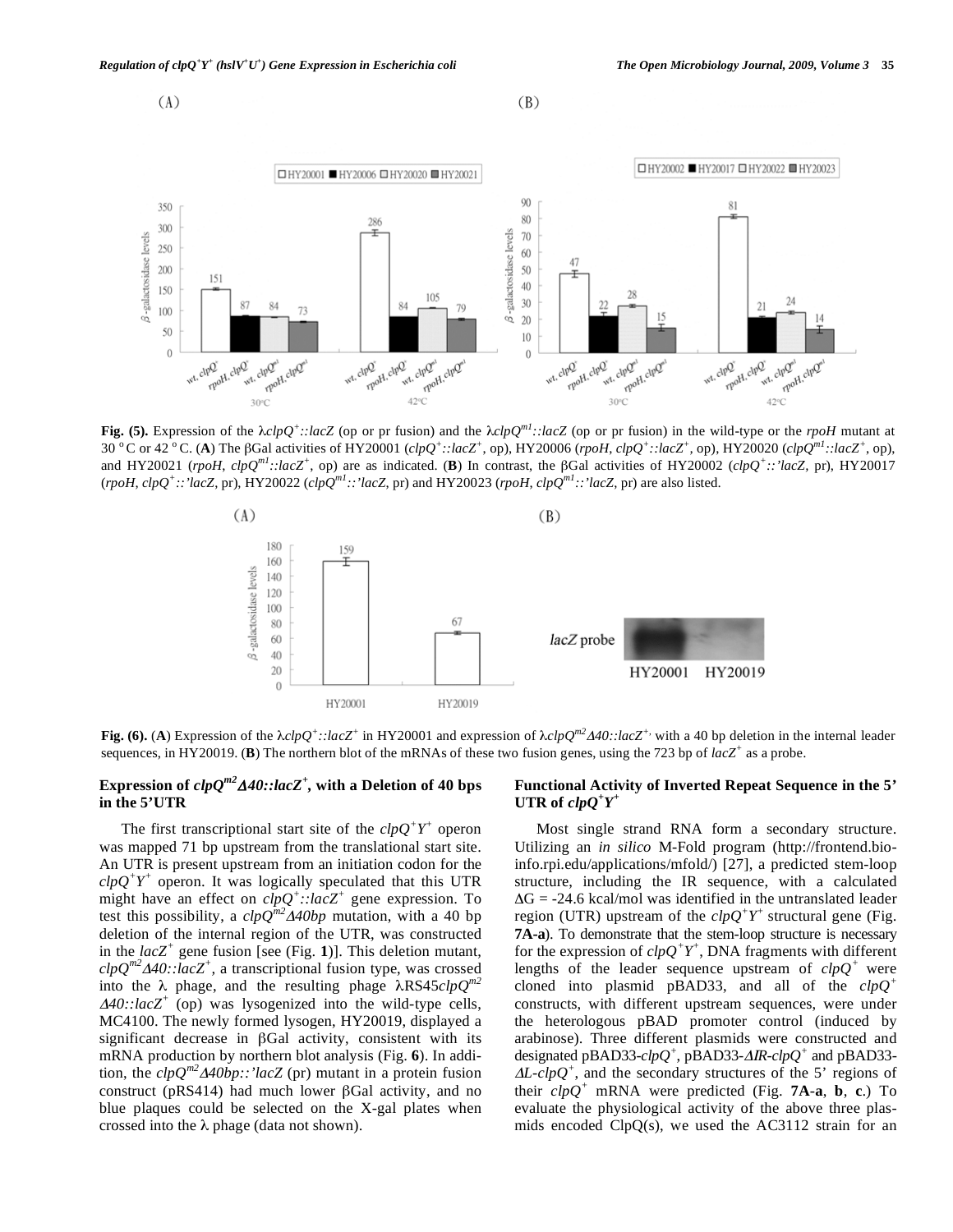assay of a functional ClpQ. Since AC3112, a *lon clpQY* mutant, carries a cpsB::lacZ, it is expressed a higher  $\beta$ Gal activity due to a stable activator, RcsA [9-11]. When the AC3112 carries both pBAD33-*clpQ<sup>+</sup>* and pBAD24-*clpY<sup>+</sup>* plasmids*,* it has a decreased  $\beta$ Gal activity of the *cpsB::lacZ*, due to an instability of RcsA, targeted by the ClpYQ under the arabinose induction. AC3112 cells that carry pBAD33 and  $pBAD24$ , as a negative control, had higher  $\beta$ Gal activities of *cpsB::lacZ.* However, while cells carrying plasmids  $p$ BAD33- $\Delta$ *IR-clpQ<sup>+</sup>* or pBAD33- $\Delta$ *L-clpQ<sup>+</sup>*, in the presence of pBAD24-*clpY<sup>+</sup>* , each bacterial strain had much higher -Gal activity from its *cpsB::lacZ* (Fig. **7B**). Western blot analysis was then used to show that ClpQ was accumulated

lower in the cells carrying plasmids  $pBAD33-AIR$ -*clpQ<sup>+</sup>* or  $pBAD33-AL-clpQ^+$ , as compared to the cells carrying the wild-type pBAD33- $clpQ^+$  (Fig. **7C**). To further identify that the instability of  $clp\hat{Q}^+$  mRNA leads to a loss of the functional ClpQ, a northern blot analysis was used to detect the *clpQ<sup>+</sup>* messages in all of the above strains. As shown, the mRNA levels of  $\Delta I \cdot R$ -*clpQ*<sup>+</sup> or  $\Delta L$ -*clpQ*<sup>+</sup> were much lower than those of  $clpQ^+$  (Fig. **7D**). In addition, the stability of the wild-type  $clpQ^+$  and  $\overline{AlR}\text{-}clpQ^+$  mRNAs was measured at different time points after the addition of rifampin to the culture media to block the re-initiation of transcription. Results show that the message of the wild-type  $\text{clp}Q^+$  is much more stable than that of the  $\triangle$ *IR-clpQ*<sup>+</sup> (Fig. **7E**).



**Fig.** (7). (A) The secondary structures of the 5' UTR region of the mRNA from (a)  $clpQ^+$  with  $\Delta G = -24.6$  Kcal/mole (b)  $\Delta IR \text{-}clpQ^+$  with  $\Delta G$  $=$  -3.3 Kcal/mole and (c)  $\Delta L$ -*clpQ*<sup>+</sup> with  $\Delta G = -1.3$  Kcal/mole. (B) The  $\beta$ Gal of *cpsB::lacZ* in the presence of pBAD33, pBAD33-*clpQ*<sup>+</sup>, pBAD33*-IR-clpQ<sup>+</sup>*, or pBAD33*-L-clpQ<sup>+</sup>*, while ClpY was induced. (**C**) The western blot of ClpQ, expressed, in series, from the above plasmids. The loading was normalized by the readings of  $OD_{600}$ . (D) The mRNA of  $clpQ^+$ , which individually expressed from the above plasmids. The growth condition was as indicated earlier for the addition of antibiotics and 0.5 % arabinose, and the loadings were normalized by 16S rRNA (data not shown). (**E**) The decay of mRNAs of *clpQ*<sup>+</sup> and  $\Delta IR$ -*clpQ*<sup>+</sup>; the remaining amount of mRNA at different time points, after an addition of rifampin (at a final concentration, 200 μg/ml).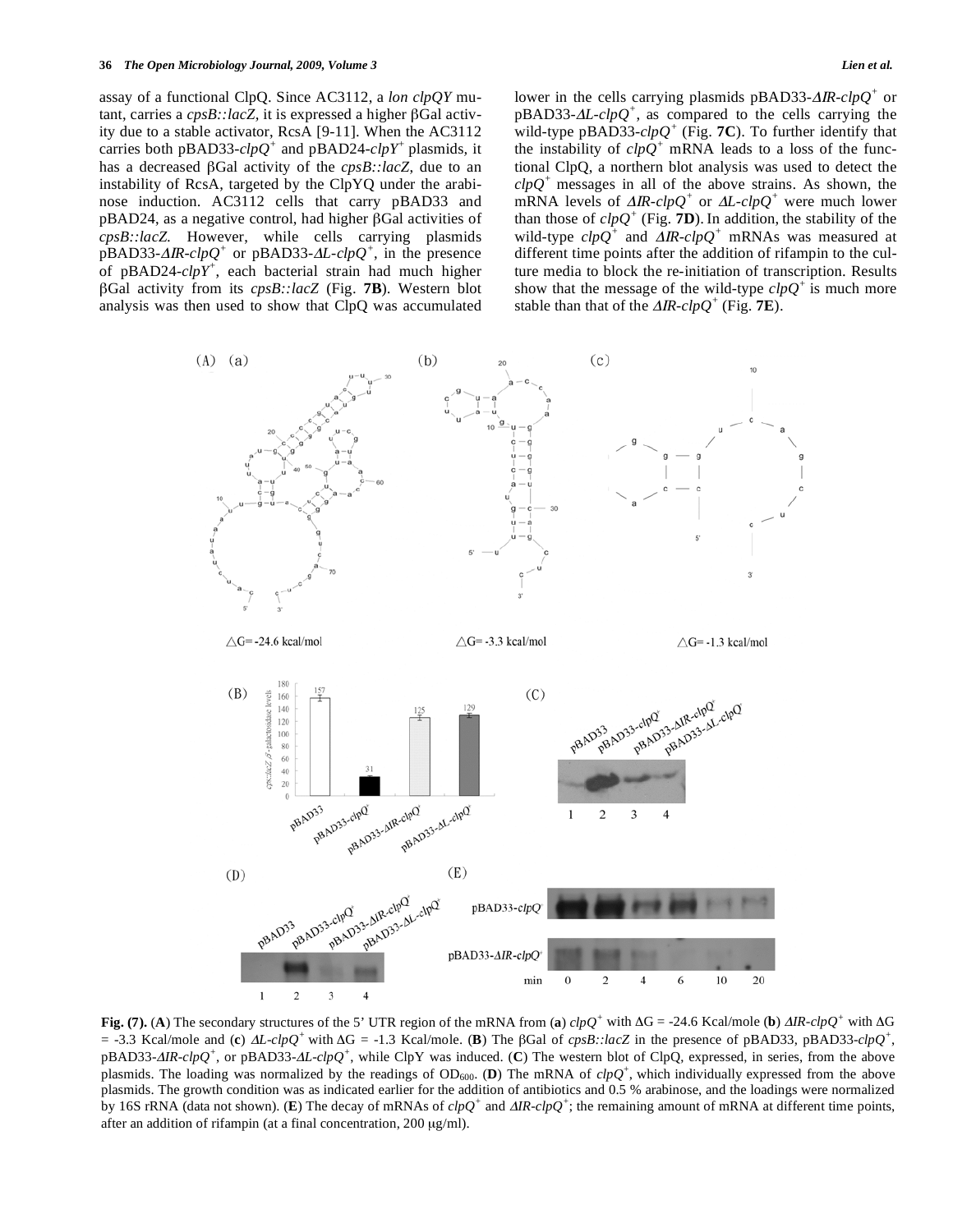## **The Stem-loop Secondary Structure (IR) of 5'UTR of**  *clpQ<sup>+</sup> Y+* **Responsible for its mRNA Stability**

 To further verify that a stem-loop structure at the 5' end of the leader sequences is responsible for the stability of  $\text{clpQ}^+$  mRNA, the substituted nucleotides were placed at the 5'UTR with or without a disruption of its stable secondary structure. As described earlier, the two new plasmids,  $pBAD33-(S-IR)-clpQ^+$  and  $pBAD33-(R-IR)-clpQ^+$ , were constructed. In these constructs, the  $(S-IR)-cI\overline{p}Q^+$  gene has replaced the nucleotides on the 5' end of UTR, with a  $\Delta G$  = -10.1 kal/mol, that destabilized a stem-loop structure (Fig. 8A-a); in contrast, the pBAD33- $(R$ -IR)- $clpQ^+$  gene has replaced the nucleotides on the 5' end of UTR, with a lower  $\Delta G$  = -24.6 kal/mol, that stabilized a stem-loop structure. AC3112 cells, which carry pBAD24-*clpY<sup>+</sup>* and pBAD33-(S- $I\mathbb{R}$ )-clpQ<sup>+</sup>, show a higher  $\beta$ Gal activity, as compared to that of cells carrying  $pBAD24$ -*clpY<sup>+</sup>* and  $pBAD33$ -*clpQ<sup>+</sup>* (Fig. **8B**).In contrast, cells that carry pBAD24-*clpY<sup>+</sup>*and pBAD33-  $(R-IR)$ -*clpQ*<sup>+</sup> show the decreased expression of *cpsB::lacZ* (Fig. 8B). AC3112, which carries pBAD33- $\Delta IR$ -*clpQ<sup>+</sup>* and

pBAD24-*clpY<sup>+</sup>* , has higher -Gal activity of the *cpsB::lacZ* expression as that of cells with pBAD33 and pBAD24 (Fig. **8B**). In the northern blot analysis, the level of *(S-IR)-clpQ<sup>+</sup>* message was much lower than that of the *clpQ<sup>+</sup>* and was more similar to that of the  $\Delta I R$ -*clpQ*<sup>+</sup>; in contrast, the message of  $(R\text{-}IR)\text{-}clpQ^+$  was similar to that of the wild-type  $clpQ^+$  (Fig. **8C**).

## **DISCUSSION**

Using a  $clpQ^+$ ::lacZ, a gene fusion, the results presented here show that  $\overline{clpQ^+}$ ::lacZ has similar  $\beta$ Gal activity in constructs containing either a long or a short region of the upstream sequence of the  $clpQ^+Y^+$  promoter. We have shown that the further sequence upstream of the  $\text{clp}Q^+Y^+$  promoter has no significant effects on its gene expression. Yet, as usual, a higher  $\beta$ Gal level was detected with the  $\frac{clpQ^{\dagger}}{clqQ^{\dagger}}$ :*lacZ*<sup>+</sup> transcriptional fusion as compared to the translational fusion, and it is accordingly due to a stronger SD region of the  $LacZ^+$  itself in the transcriptional gene fusion [22].



**Fig. (8).** (A) The secondary structures of 5'-UTR in (a) (*S-IR*)-*clpQ*<sup>+</sup> with  $\Delta G = -10.1$  kcal/mol and (b) (*R-IR*)-*clpQ*<sup>+</sup> with  $\Delta G = -24.6$ kcal/mol. (**B**) The βGal activities of *cpsB::lacZ*, in the presence of ClpY, the ClpQ was induced from pBAD33-(*S-IR*)-*clpQ*<sup>+</sup> or pBAD33-(*R*-*IR*)-*clpQ*<sup>+</sup>, as compared to the control pBAD33*-clpQ*<sup>+</sup>and pBAD33-*AIR-clpQ*<sup>+</sup>. (**C**) The mRNAs of *clpQ*<sup>+</sup> from the pBAD33-*(S-IR)-clpQ*<sup>+</sup> and pBAD33- $(R$ -IR)- $clpQ^+$  as compared to those from the pBAD33- $clpQ^+$  and pBAD33- $AlR$ - $clpQ^+$ .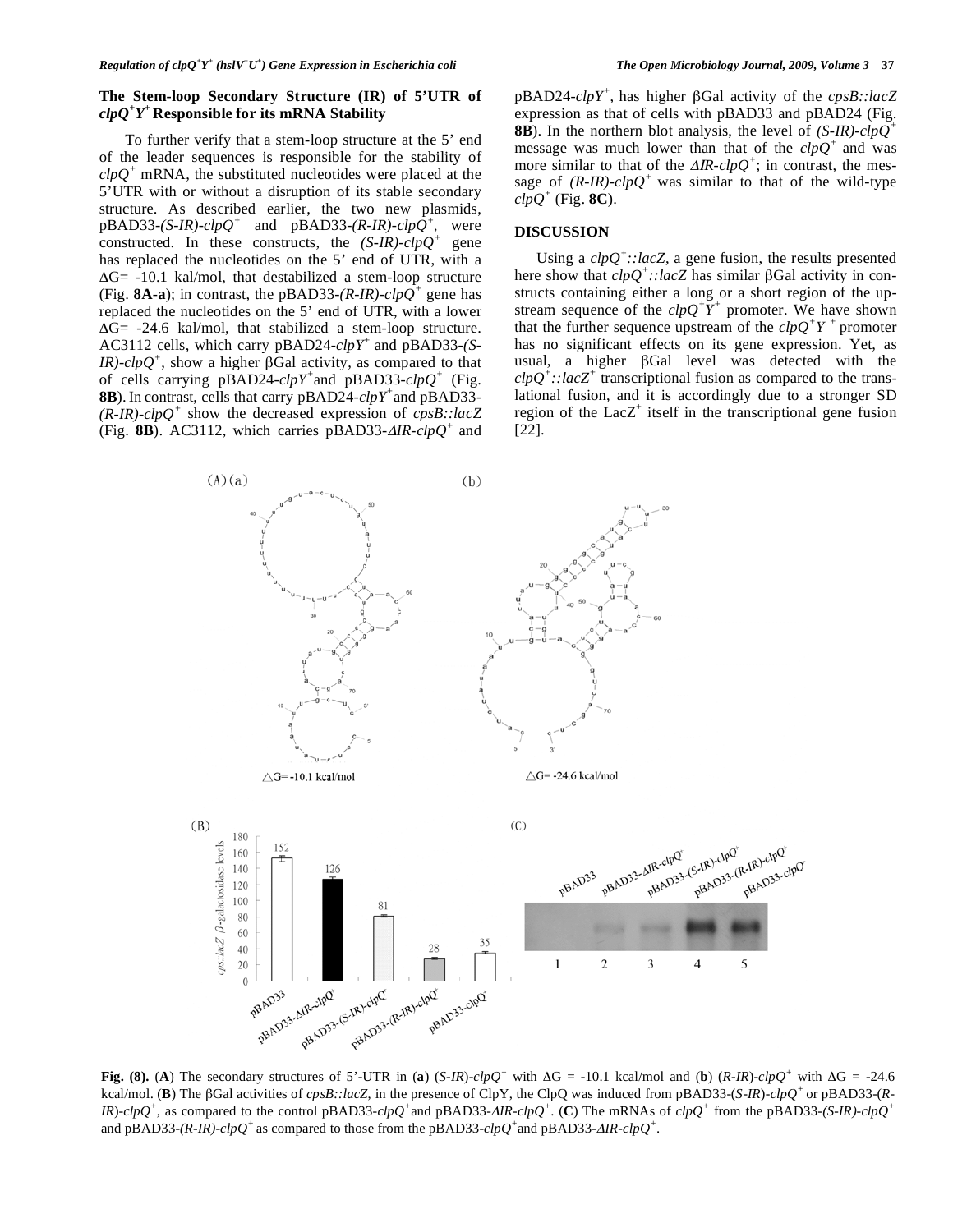Coincidentally,  $clpQ^+Y^+$  and  $clpQ^+$ : : $lacZ$  (op or pr fusion) genes have increased expression when the temperature is up-shifted from 30 °C to 42 °C. Little of  $clpQ^{+}Y^{+}$  or  $clp\overline{Q}^+$ ::lacZ<sup>+</sup> mRNA was observed in the *rpoH* mutant. In addition, a  $clpQ^{ml}$ ::lacZ<sup>+</sup>, with a C to T mutation in the RpoH -10 consensus sequences, was shown to have decreased Gal activity, independent of a functional RpoH; there was also no heat shock induction in *clpQm1::lacZ* (op or pr fusion). Using the transcriptional start site as a primer initiating site in the RT-PCR, the end-product for the transcripts of  $\text{clpQ}^{m1}$ ::lacZ<sup>+</sup>, was less accumulated as compared to those of the wild-type  $clpQ^+$ ::lacZ<sup>+</sup> (data not shown). However, no signal was detected for the transcripts of both fusion genes, while using an annealing primer complementary to the nucleotides upstream of the transcriptional start site (data not shown). These results indirectly implied that both  $clpQ^+$ ::lacZ<sup>+</sup> and  $clpQ^{ml}$ ::lacZ<sup>+</sup> should have the identical transcriptional start site. In addition, we also made an additional mutation in the  $clpQ^+Y^+$  promoter region at the possible -10 site for the RpoS binding [see in the (Fig. **1**)], and this mutation has no effects on an activity of the  $\text{clpO}^+Y^+$ promoter (data not shown). Therefore, we have experimentally shown that  $\text{clp}Q^+Y^+$  gene expression is mediated by the RpoH factor.

The deletion of the IR or UTR in the  $\Delta IR$ -*clpQ<sup>+</sup>*,  $\Delta L$ - $\mathcal{CDQ}^+$  and the  $\mathcal{CDQ}^{m2}$  A40::lacZ gene fusion leads to decreased  $clpQ^+$  mRNA. In addition, the mRNAs of  $\Delta IR$ - $clpQ^+$ mutants, without a stem-loop region at the 5'-UTR, decayed much faster. However, no significant sequences were observed in the 5' UTR of the  $clpQ^+Y^+$  messages acting as a signal for targeting by the RNase E degradosome (an AU rich or A/GAUU/AU) [28, 29] or the RNase III (A/UNAGA/ UG) [30]. We also found that a functional ClpQ is not affected by a higher temperature (data not shown); thus, there is no thermo-sensitive segment in the  $clpQ^+$  message. However, while obliterated the IR in the 5' UTR of *clpQ+Y+* mRNA but retained its stem-loop structure, a stable mRNA was present. In *E. coli*, it has been reported that the 5' stemloop structure stabilizes the mRNA of *papA* (pyelonephritisassociated pili gene) [31] and *ompA* (outer membrane protein) [32, 33] under physiological conditions, and it was later found that *ompA* is being regulated by the small *micA* RNA [34]. Currently, a model is emerging of small RNA sequences that are involved in gene regulation [35]. In some cases, an Hfq (a host factor for RNA phage  $Q\beta$  phage replication) [36], RNA-binding protein is also involved in it [35]. It stabilizes sRNAs against decay and also helps an association with their mRNA target [35]. However, no such effects were found for the  $clpQ^+$ :  $lacZ^+$  fusion gene expression (our own data). Besides, in the wild bacterial genome, the 5' UTR was also found in the  $clpQ^+Y^+$  mRNA transcripts mainly in the *Enterobacteriaceae* family. These bacteria all have the conserved sequences of the 5<sup> $\check{y}$ </sup> UTR of  $clpQ^+Y^+$  mRNA for a predicted secondary stem-loop structure. However, via the bioinformatics, the conservation of sequence of the small RNA is not sufficient for a searching of a regulation of the target gene; a more sophisticated algorithm is needed [37]. It is noteworthy that this is the first example in the ATPdependent proteases to demonstrate that the 5' stem-loop structure itself participates in the stability of its downstream mRNA. It is of interest to determine whether this stem-loop

structure in the 5'UTR plays a role for its gene expression under certain physiological condition and also whether there is a regulation of  $\epsilon l p Q^{\dagger} Y^{\dagger}$  by the other regulatory proteins or via the small RNA.

## **ACKNOWLEDGEMENTS**

We thank Dr. Hengge-Aronis, Dr. Ramos, Dr. Yura, and Dr. M. Kanemori, for bacterial strains. We thank Dr. R. F. Liu for technique supports. We also thank Dr. S. Gottesman for the comments. Thanks to Dr. B. Collins for a support. This work was supported by grants from the Department of Health (DOH89-TD-1068, DOH90-TD-1078, DOH-91-TD-1082) and National Science Council (NSC93-2313-B-002- 077) of Taiwan, R.O.C.

#### **ABBREVIATIONS**

- UTR = Untranslated leader region
- op = Transcriptional
- pr = Translational
- RBS = Ribosome-binding site
- $wt = Wild-type$
- $\beta$ Gal =  $\beta$ -galactosidase
- nt  $=$  Nucleotide(s)
- bp  $=$  Base pair(s)
- $kb = 1000bp$
- LB = Luria-Bertani

#### **REFERENCES**

- [1] Chuang SE, Burland V, Plunkett G, 3rd, Daniels DL, Blattner FR. Sequence analysis of four new heat-shock genes constituting the *hslTS/ibpAB* and *hslVU* operons in *Escherichia coli*. Gene 1993; 134: 1-6.
- [2] Missiakas D, Schwager F, Betton JM, Georgopoulos C, Raina S. Identification and characterization of HsIV HsIU (ClpQ ClpY) proteins involved in overall proteolysis of misfolded proteins in *Escherichia coli*. EMBO J 1996; 15: 6899-909.
- [3] Rohrwild M, Coux O, Huang HC, *et al*. HslV-HslU: A novel ATPdependent protease complex in *Escherichia coli* related to the eukaryotic proteasome. Proc Natl Acad Sci USA 1996; 93: 5808-13.
- [4] Kanemori M, Yanagi H, Yura T. Marked instability of the sigma(32) heat shock transcription factor at high temperature. Implications for heat shock regulation. J Biol Chem 1999; 274: 22002-7.
- [5] Khattar MM. Overexpression of the *hslVU* operon suppresses SOS-mediated inhibition of cell division in *Escherichia coli*. FEBS Lett 1997; 414: 402-04.
- [6] Seong IS, Oh JY, Yoo SJ, Seol JH, Chung CH. ATP-dependent degradation of SulA, a cell division inhibitor, by the HslVU protease in *Escherichia coli*. FEBS Lett 1999; 456: 211-4.
- [7] Seong IS, Oh JY, Lee JW, Tanaka K, Chung CH. The HslU ATPase acts as a molecular chaperone in prevention of aggregation of SulA, an inhibitor of cell division in *Escherichia coli*. FEBS Lett 2000; 477: 224-9.
- [8] Smith CK, Baker TA, Sauer RT. Lon and Clp family proteases and chaperones share homologous substrate-recognition domains. Proc Natl Acad Sci USA 1999; 96: 6678-82.
- [9] Wu W-F, Zhou YN, Gottesman S. Redundant *in vivo* proteolytic activities of *Escherichia coli* Lon and the ClpYQ (HslUV) Protease. J Bacteriol 1999; 181: 3681-7.
- [10] Kuo M-S, Chen K-P, Wu WF. Regulation of RcsA by the ClpYQ (HslUV) protease in *Escherichia coli*. Microbiology (Reading, England) 2004; 150: 437-46.